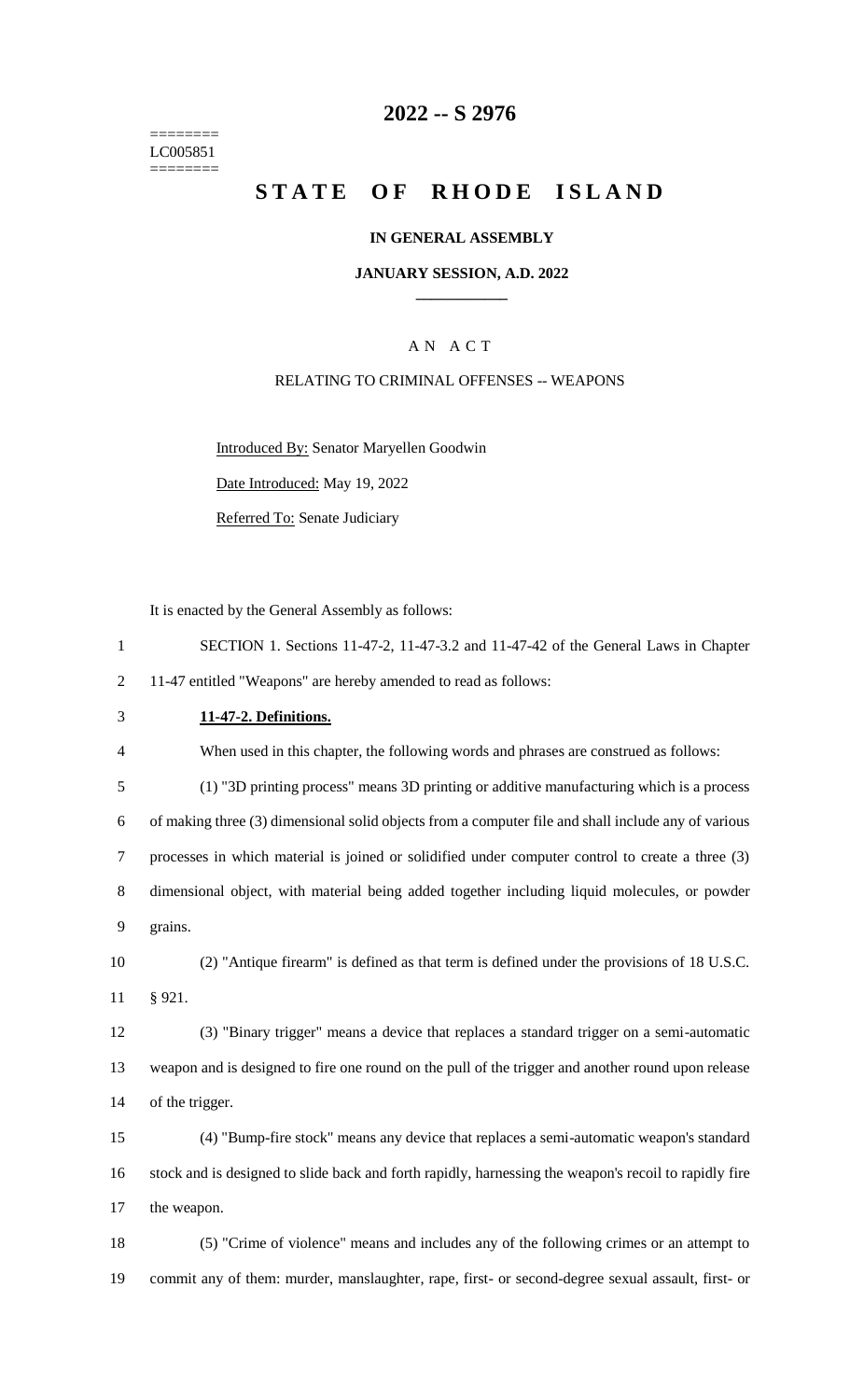second-degree child molestation, kidnapping, first- and second-degree arson, mayhem, robbery, burglary, breaking and entering, any felony violation involving the illegal manufacture, sale, or delivery of a controlled substance, or possession with intent to manufacture, sell, or deliver a controlled substance classified in schedule I or schedule II of § 21-28-2.08, any violation of § 21- 28-4.01.1 or § 21-28-4.01.2 or conspiracy to commit any violation of these statutes, assault with a dangerous weapon, assault or battery involving grave bodily injury, or assault with intent to commit any offense punishable as a felony; upon any conviction of an offense punishable as a felony offense under § 12-29-5.

# (6) "Electric arm" means a handheld device that transmits an electric charge from the

10 device to a person, including a stun gun or a taser.

11 (6)(7) "Firearm" includes any machine gun, pistol, rifle, air rifle, air pistol, "blank gun," 12 "BB gun," electric arm or other instrument from which steel or metal projectiles are propelled, or that may readily be converted to expel a projectile, except crossbows, recurve, compound, or longbows, and except instruments propelling projectiles that are designed or normally used for a primary purpose other than as a weapon. The frame or receiver of the weapon shall be construed as a firearm under the provisions of this section.

17  $\left(\frac{7}{8}\right)$  "Fugitive from justice" means any person who has fled from any state, territory, the District of Columbia, or possession of the United States to avoid prosecution for a crime of violence or to avoid giving testimony in any criminal proceeding.

 $\left(\frac{(8)(9)}{8} \right)$  "Ghost gun" means a firearm, including a frame or receiver, that lacks a unique serial number engraved or cased in metal alloy on the frame or receiver by a licensed manufacturer, 22 maker, or importer under federal law or markings in accordance with 27 C.F.R. § 479.102. It does not include a firearm that has been rendered permanently inoperable, or a firearm that is not required to have a serial number in accordance with the federal Gun Control Act of 1968.

 $(9)(10)$  "Licensing authorities" means the board of police commissioners of a city or town where the board has been instituted, the chief of police or superintendent of police of other cities and towns having a regular organized police force, and, in towns where there is no chief of police or superintendent of police, it means the town clerk who may issue licenses upon the recommendation of the town sergeant, and it also means any other person or body duly authorized by the city or town charter or by state law.

 $\frac{(10)(11)}{10}$  "Machine gun" means any weapon that shoots, is designed to shoot, or can be readily restored to shoot automatically more than one shot, without manual reloading, by a single function of the trigger. The term also includes the frame or receiver of the weapon, any combination of parts designed and intended for use in converting a weapon into a machine gun, and any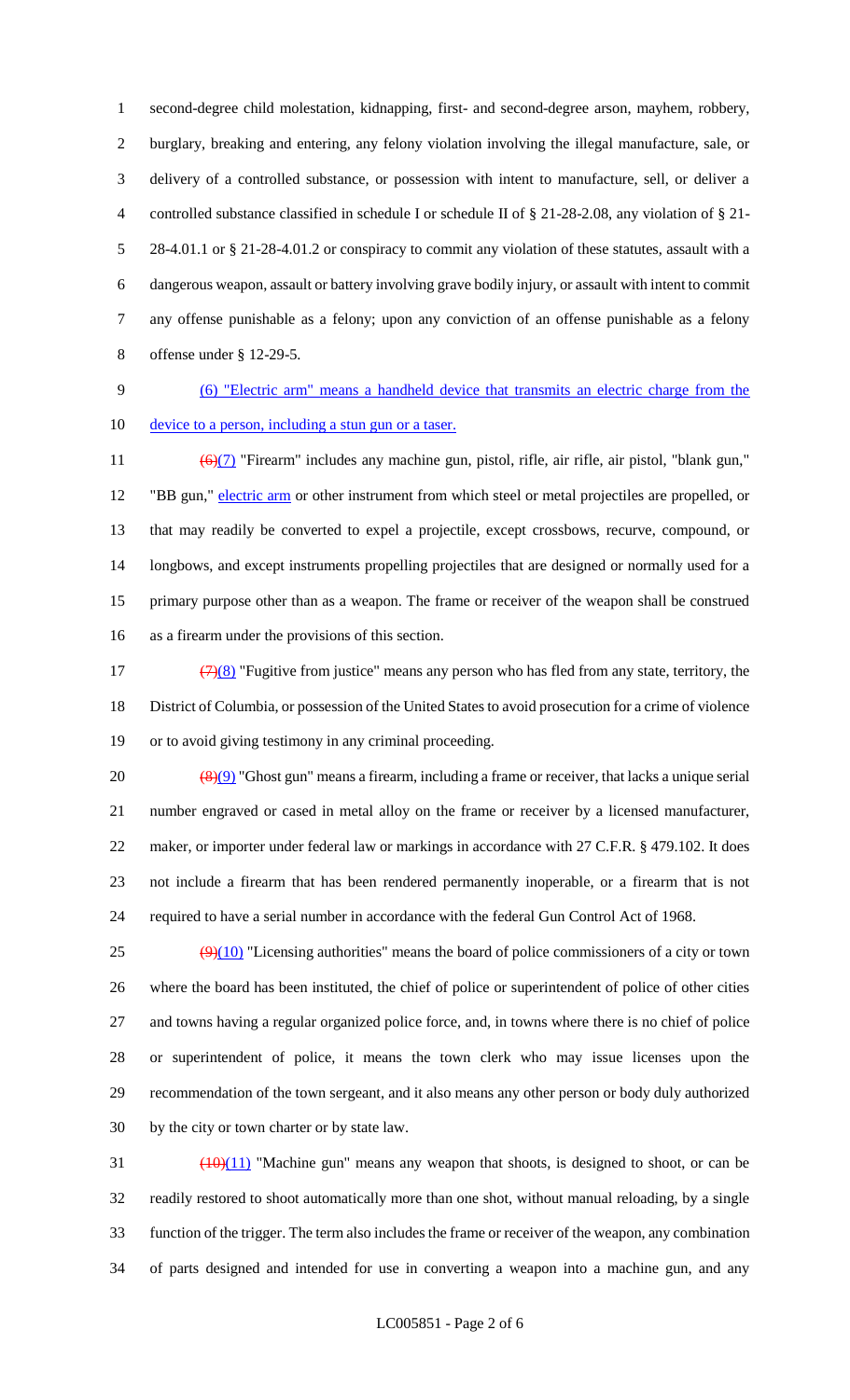combination of parts from which a machine gun can be assembled if the parts are in the possession or under the control of a person.  $\frac{(11)(12)}{2}$  "Major component" means, with respect to a firearm: (i) The slide or cylinder or the frame or receiver of the firearm; and (ii) In the case of a rifle or shotgun, includes the barrel of the firearm.  $\frac{(12)(13)}{2}$  "Person" includes an individual, partnership, firm, association, or corporation. (13)(14) "Pistol" includes any pistol or revolver, and any shotgun, rifle, or similar weapon with overall length less than twenty-six inches (26"), but does not include any pistol or revolver designed for the use of blank cartridges only.  $\left(\frac{(14)(15)}{(14)(15)}\right)$  "Sawed-off rifle" means any rifle with overall length of less than twenty-six inches (26") or barrel length of less than sixteen inches (16").  $\frac{(15)(16)}{12}$  "Sawed-off shotgun" means any shotgun with overall length of less than twenty- six inches (26") or barrel length of less than eighteen inches (18"). (16)(17) "Sell" includes let or hire, give, lend, and transfer, and "purchase" includes hire, accept, and borrow, and "purchasing" shall be construed accordingly. 16 (17)(18) "Trigger crank" means a trigger actuator that attaches to the trigger of a semi- automatic weapon and causes the weapon to fire by turning the crank handle.  $\left(\frac{(18)(19)}{18}\right)$  "Undetectable firearm" means any firearm that: (i) After removal of all parts, other than a major component, is not as detectable by walk- through metal detectors commonly used at airports or other public buildings; or (ii) Any major component of which, if subjected to inspection by the types of detection devices commonly used at airports or other public buildings for security screening, would not generate an image that accurately depicts the shape of the component; or (iii) Is manufactured wholly of plastic, fiberglass, or through a 3D printing process; or (iv) Upon which the frame or receiver lacks a unique serial number engraved or cased into on the frame or receiver by a licensed manufacturer, maker, or importer under federal law, or markings in accordance with 27 C.F.R. § 479.102. Provided, however, this subsection shall not apply to any firearm rendered permanently inoperable or a firearm manufactured prior to 1968. **11-47-3.2. Using a firearm when committing a crime of violence.** (a) No person shall use a firearm while committing or attempting to commit a crime of violence. Every person violating the provisions of this section shall be punished: (1) for the first offense by imprisonment for ten (10) years; however, if the violation was committed by use of a 33 machine gun as defined in  $\frac{21447-2(10)}{211-47-2}$ , the term of imprisonment shall be thirty (30)

years; (2) for a second conviction under this section by imprisonment for twenty (20) years;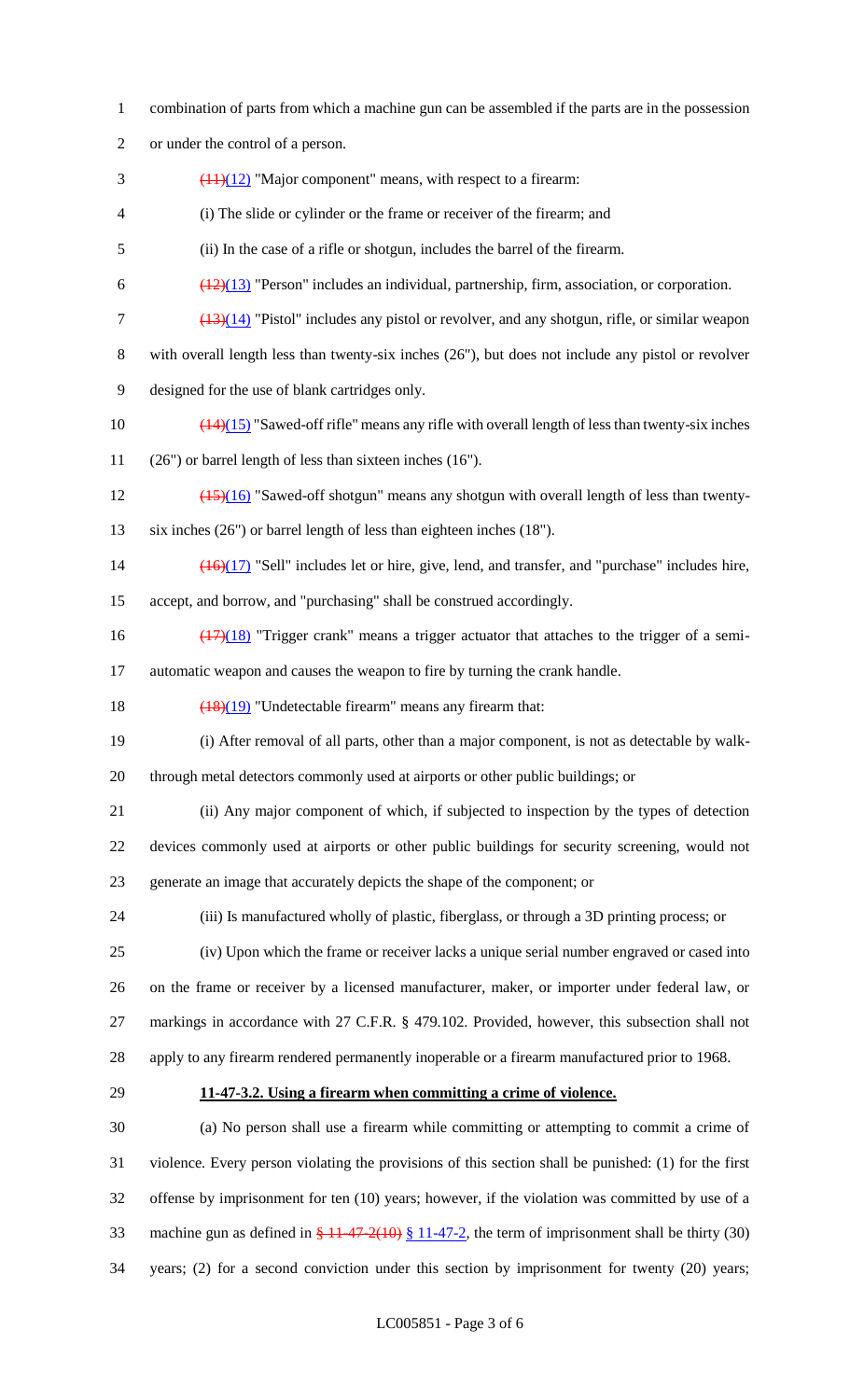1 however, if the violation was committed by use of a machine gun as defined in  $\frac{1}{2}$  11-47-2(10)  $\frac{1}{2}$  11- $2\frac{47-2}{3}$ , the term of imprisonment shall be life; and (3) for a third or subsequent conviction, the person shall be sentenced to life, or life without the possibility of parole by the sentencing judge after consideration of aggravating and mitigating circumstances contained in §§ 12-19.2-3 and 12-19.2- 4. Any sentence imposed upon a person pursuant to this section shall be imposed consecutively to and not concurrently with any sentence imposed for the underlying crime or attempted crime, and the person shall not be afforded the benefits of deferment of sentence or parole; provided, that unless sentenced to life without the possibility of parole pursuant to subdivision (3) of this subsection, a person sentenced to life under this section may be granted parole.

 (b) Every person who, while committing an offense violating subsection (a) of this section, discharges a firearm shall be guilty of a felony and be imprisoned as follows:

(1) Ten (10) years, if no injury to any other person results from the discharge;

 (2) Twenty (20) years, if a person other than a police officer is injured by the discharge of 14 the firearm, or if a police officer who is engaged in the performance of his or her duty is deliberately endangered by the person's discharge of the firearm;

 (3) Life, if a police officer who is engaged in the performance of his or her duty is injured by the discharge of the firearm; and

 (4) Life, if the death or permanent incapacity of any person (other than the person convicted) results from the discharge of the firearm; provided that, involuntary manslaughter shall not be considered a "crime of violence" for the purpose of subdivision (b)(4) only.

 (c) The penalties defined in subsection (b) of this section shall run consecutively, and not concurrently, to any other sentence imposed and, notwithstanding the provisions of chapter 8 of title 13, the person shall not be afforded the benefits of deferment of sentence or parole; provided, that a person sentenced to life under subdivision (b)(3) or (b)(4) of this section may be granted parole.

#### **11-47-42. Weapons other than firearms prohibited.**

 (a)(1) No person shall carry or possess or attempt to use against another any instrument or weapon of the kind commonly known as a blackjack, slingshot, billy, sandclub, sandbag, metal 29 knuckles, slap glove, bludgeon, stun-gun, or the so called "Kung-Fu" weapons.

 (2) No person shall with intent to use unlawfully against another, carry or possess a crossbow, dagger, dirk, stiletto, sword-in-cane, bowie knife, or other similar weapon designed to cut and stab another.

 (3) No person shall wear or carry concealed upon his person, any of the above-mentioned instruments or weapons, or any razor, or knife of any description having a blade of more than three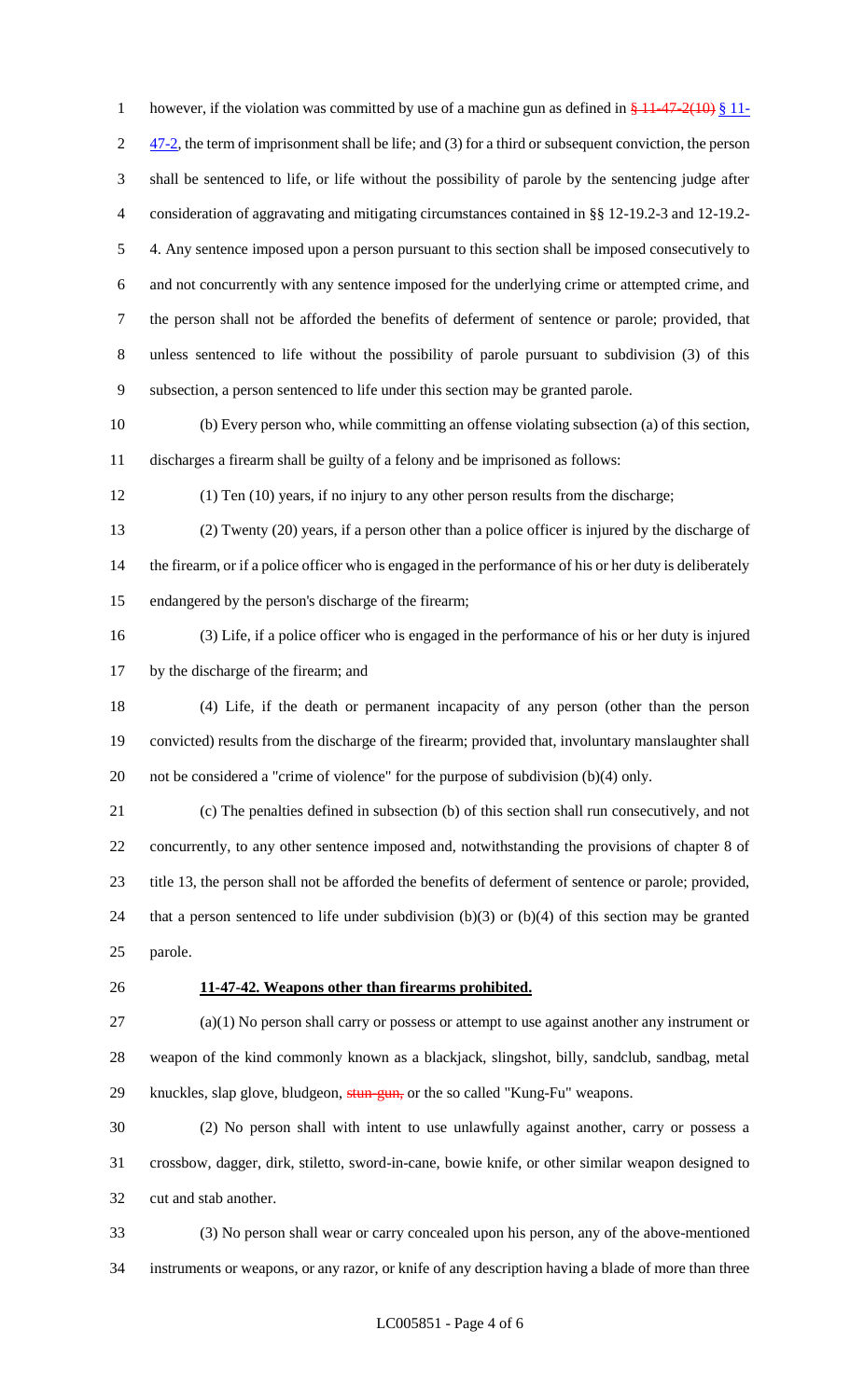(3) inches in length measuring from the end of the handle where the blade is attached to the end of the blade, or other weapon of like kind or description.

 Any person violating the provisions of these subsections shall be punished by a fine of not 4 more than one thousand dollars (\$1,000) or by imprisonment for not more than one year, or both, and the weapon so found shall be confiscated.

 Any person violating the provisions of these subsections while he or she is incarcerated within the confines of the adult correctional institutions shall be punished by a fine of not less than one thousand dollars (\$1,000) nor more than three thousand dollars (\$3,000), or by imprisonment for not less than one year nor more than five (5) years, or both, and the weapon so found shall be confiscated.

 (b) No person shall sell to a person under eighteen (18) years of age, without the written authorization of the minor's parent or legal guardian, any stink bomb, blackjack, slingshot, bill, 13 sandclub, sandbag, metal knuckles, slap glove, bludgeon, stungun, paint ball gun, so called "kung- fu" weapons, dagger, dirk, stiletto, sword-in-cane, bowie knife, razor, or knife of any description having a blade of more than three inches (3") in length as described in subsection (a) of this section, or any multi-pronged star with sharpened edges designed to be used as a weapon and commonly known as a Chinese throwing star, except that an individual who is actually engaged in the instruction of martial arts and licensed under § 5-43-1 may carry and possess any multi-pronged star with sharpened edges for the sole purpose of instructional use. Any person violating the provisions of this subsection shall be punished by a fine of not less than one thousand dollars (\$1,000) nor more than three thousand dollars (\$3,000), or by imprisonment for not less than one year nor more than five (5) years, or both, and the weapons so found shall be confiscated.

SECTION 2. This act shall take effect upon passage.

======== LC005851 ========